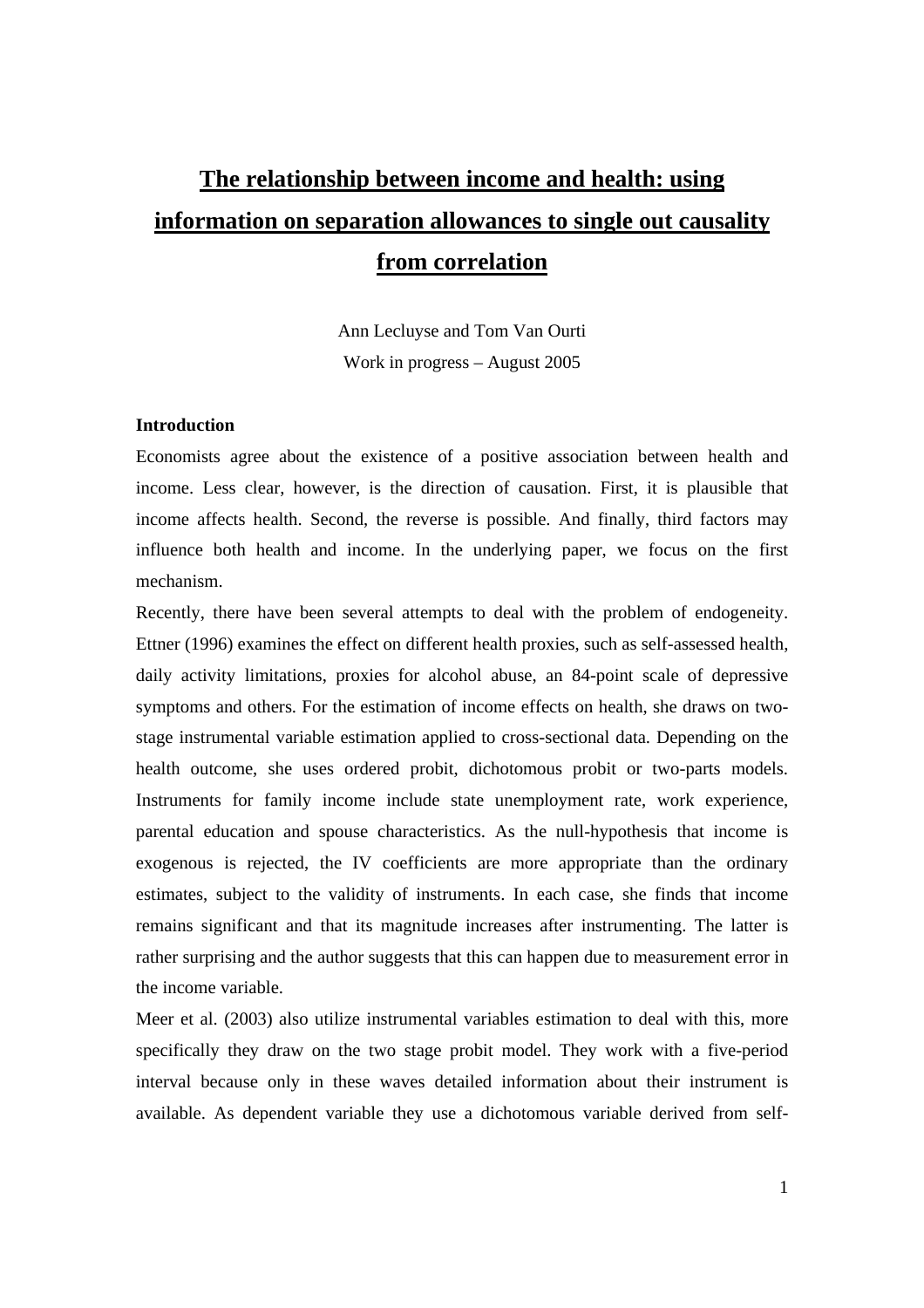assessed health. It has a value of 1 for excellent, very good and good values of health and zero otherwise. As income variable they use change in wealth, which is instrumented by the amount of inheritances and gifts (amount larger than US \$10,000). Their instrument is strongly correlated with the change in wealth, moreover when it is entered in the health equation, it is not significant. In their results the authors find that the change in wealth becomes insignificant when taking endogeneity into account. These results are robust to the health variable (an alternative was the presence or absence of physical or nervous disability), to the sample used (e.g. balanced or unbalanced) and to some alternative formulations of the model.

An alternative instrument is used by Lindahl (2005). He uses monetary lottery prizes which is a truly exogenous variation in income. A "standardized index of bad health" out of 48 health symptoms is constructed and used as dependent variable, next to this measure, he also uses the health variables separately or in groups and two mortality indicators. The methods to estimate the models are poisson, ordered probit or OLS depending on the nature of the variables. Lindahl only works with a subsample of lottery players because they have other observable characteristics than non-players. When the total sample is used for OLS models, the estimates are much smaller than those of the subsample of players, so extrapolation has to be done with caution. As in Ettner (1996), he finds that the coefficients of IV estimates are higher, but not significanlty, than those of OLS. However, the author doubts that there is measurement error in the income variable as he used information of the tax register. He suggests possible errors in the measurement of control variables. Another result is that there is only a small effect on the coefficients when temporary or permanent income measures are used.

Another possible instrument which, to our knowledge, has previously not been used, is the amount of separation allowances people have to pay when they get divorced. When couples in Belgium get divorced<sup>1</sup>, they can be obliged to pay separation allowances and/or maintenance for the ex-partner. These allowances should be used for the housing, living, supervision, raising and education of the children. The ex-partner should be able to proceed the standard of living as within the marriage. According to the law, the

<sup>&</sup>lt;sup>1</sup> This paragraph is based on two internet sources:  $www.houvast.be$  and  $www.goudi.be$ .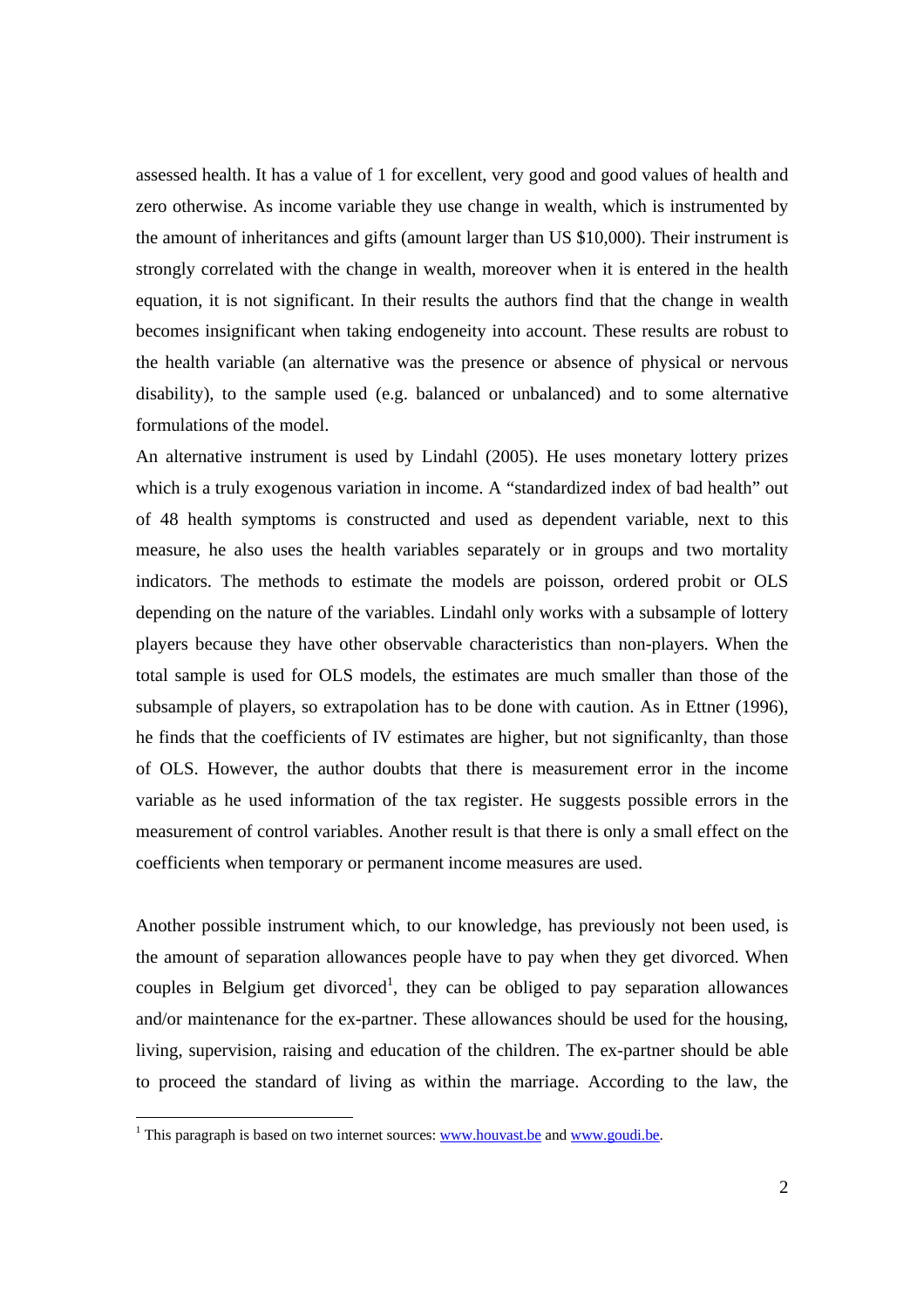amount to be paid has to be in proportion to the resources of the parents. Unfortunately, the meaning of "…in proportion to…" is not defined. It follows that in practice the judge decides about the amount of separation allowances (sometimes the ex-partners agree among each other, but this rarely occurs although it is allowed by the law). The earnings of the parents are expressed as percentages of the total earnings, and the same is done for the visiting rights in order to justify the amounts as much as possible. The amount to pay or receive is thus for a large part based on the income difference between the partners. This allowance has to be paid as long as the child has not finished education and at least till it attains the age of majority. As such the amount of separation allowances is expected to be uncorrelated with current health and can be used as an instrument for income.

In the subsample of individuals who have the right to receive or who have to pay allowance, the correlation between the real received separation allowance and SAH (remark: SAH is measured in 5 categories) is 0.021 and the correlation between real paid separation allowance and SAH is -0.0588.

### **Data**

In our analysis to estimate the impact of income on health, we use a subsample of the longitudinal Panel Survey of Belgian Households (1994-2002) which only includes people that have the right to receive or have to pay separation allowances, and keep 2,688 observations. This is only a small part of the dataset, which has 55,690 observations over all the periods.

We use different health proxies as dependent variable: self-assessed health (5 categories varying from very bad to very good health), chronic illness (1/0 variable), natural logarithm of the body mass index, physical symptoms (5 categories, 1=never; 5=often) and various mental health variables (each has 5 categories varying from never to often) such as feeling depressed, strange thoughts, not able to concentrate, etc.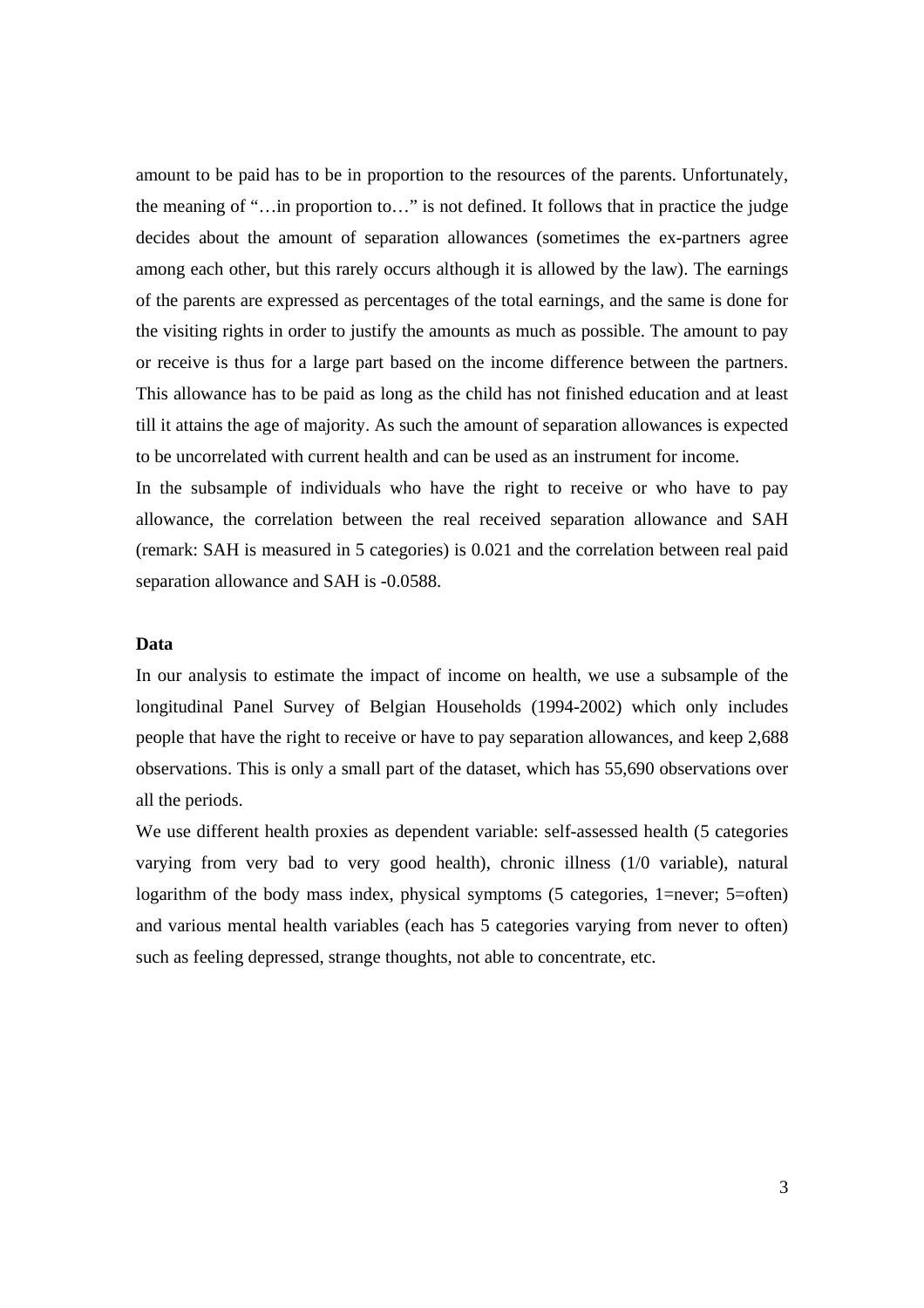Independents are: the logarithm of individual income<sup>2</sup> (in 1988 prices), interaction between age and sex, size of the household, education, region (Flanders, Wallonia and Brussels) and time dummies.

We use the quadratic form of paid (paid and paid<sup>2</sup>) and received (received and received<sup>2</sup>) separation allowances, also in 1988 prices, as instrumental variable in order to correct for endogeneity of income.

In Table 3, we give some descriptive statistics of the variables.

#### **Methods and results**

The properties of the dependent variable determines which kind of regression we will apply. For the self-assessed health, we draw on an interval regression with as external thresholds the Flemish EQ-5D (values: 0, 0.1354, 0.5356, 0.7408, 0.9089 and 1). The natural logarithm of the body mass index is continuous and (approximately) symmetrically distributed, so we use OLS. For the dummy variables we apply a probit regression and finally for the categorical variables we use an ordered probit approach. In each case we allow for clustering on the individual level in the statistical inference.

First, we estimate the conventional regressions without taking into account possible endogeneity of income. The results are presented in column 1 of table1. They show that the coefficient of income is significant at the 10% level in the cases of illness or injuries (ziekte\_verwond), the logarithm of the body mass index, easy crying (WA589) and having strange thoughts (WA592). Remarkably, higher individual income is associated with a larger probability on having to reduce daily activities due to sickness or injuries (ziekte verwond) and it is positively related to body mass index as well. For the other variables, the sign is negative (except in the case of being irritable (WA593) and having problems to sleep (WA583)), however it is not significantly different from zero. In general we can conclude that there is a weak positive relationship between income and health status. However, this may be an overstatement as income can be endogenous. Therefore, we re-estimate the model using IV.

 $2^{2}$  Income data is taken from the ECHP. As the data do not exist for the last wave, we drop this wave and perform the analysis for 8 years only. The full dataset now contains 50,329 observations and the subsample has 2,374 observations.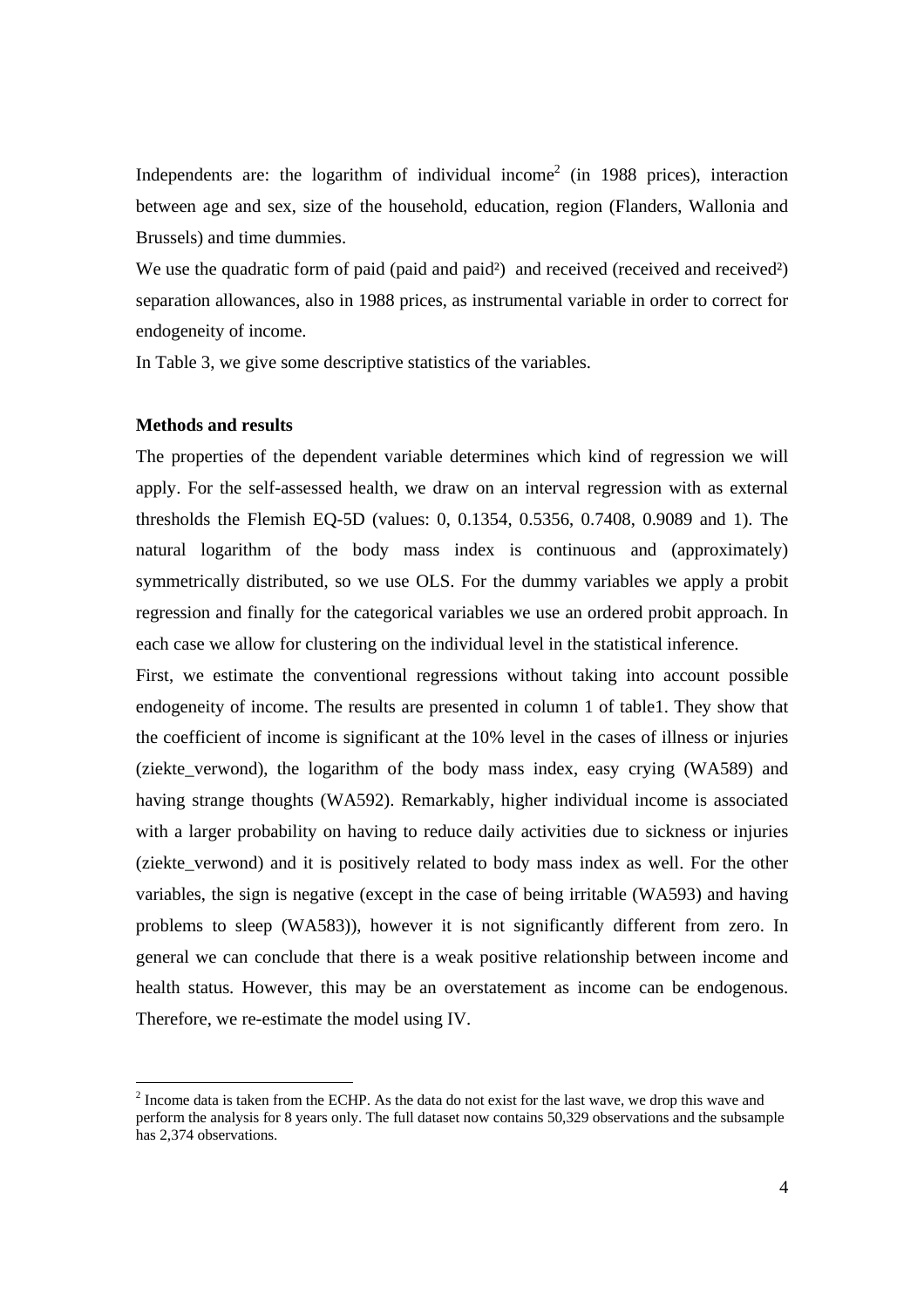To check the validity of the instruments, we first check if they are partially correlated with income: in table 2, we see that this is the case by regressing income on the instruments. The coefficients of paid allowance (paid and paid²) are significant, contrary to those of received allowance (received and received²). However, they are jointly significant and as such the first check of partial correlation is satisfied. Second, we estimate the reduced form model (include the instruments in the main regression instead of income). The results can be found in the column with headnumber 3 of table 1. Here, we learn that for emotional or mental problems (emo\_geest), the natural logarithm of the body mass index, not able to concentrate (WA587), being irritable (WA593), having need for affirmation (WA594) and physical symptoms (WA596) the coefficients of the instruments are jointly significant while this is not the case for all other variables. Third, we include both the income variable and the instruments in the main regression (columns numbered 4 in table 1). It should be the case that income is significant and the instruments are not significant. This is the case for only two health variables: illness and injuries (ziek\_verwond) and easy crying (WA589).

Now we can test the null-hypothesis of exogenous income. Therefore, we use the Rivers-Vuong approach except for the case of the logarithm of body mass index were we applied two stages least squares. The Rivers Vuong method consists of estimating the auxiliary equation (income on all exogenous variables and instruments) and adding the predicted errors of this regression in the main equation (health on income, exogenous variables). The main assumption of this approach is that we have a good instrument, which we have tested in the 3 previous steps. When these predicted errors are significant, it means that we have to deal with endogeneity (Wooldridge, 2002). In our results, shown in the last two columns of table 1, we first see that the coefficients of the income variable are much larger in absolute value in all cases. But, there are 8 health variables for which the error is significantly different from 0: self assessed health (sah), illness or injuries (ziek verwond), not able to concentrate (WA587), having strange thoughts (WA592), being irretable (WA593), need for affirmation (WA594), feel not well (WA595) and physical symptoms (WA596). Taking into account all the results, we can conclude that either there is no reverse causality (*maybe measurement error*)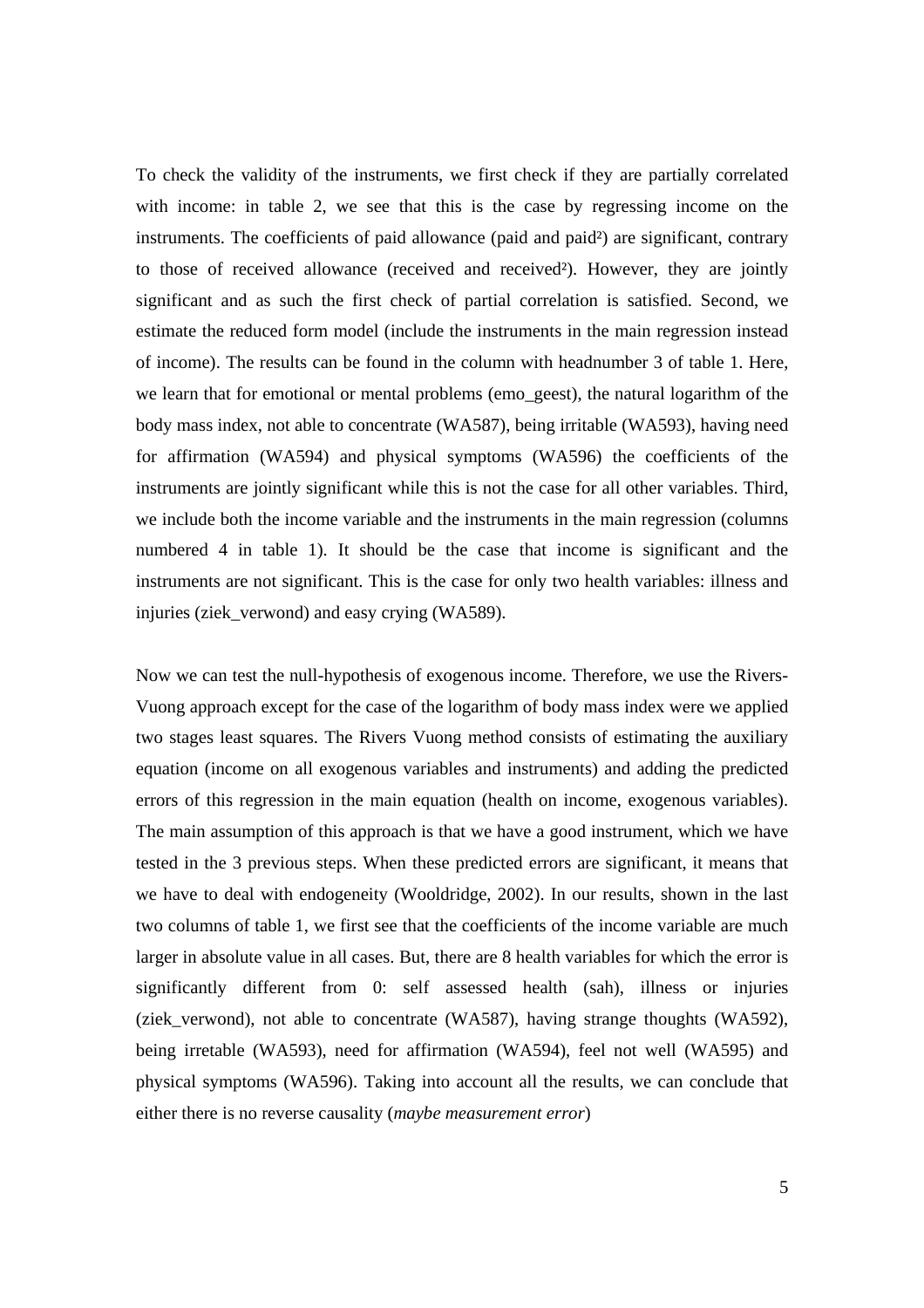As we find no evidence for endogeneity (*maybe we should be more prudent given measurement error etc.*), we now estimate similar models on the total sample (results: see table with "pooled static model") and include interaction terms between income and marital status to allow for a different income effect according to marital status. We find that the income effect is smaller than in the IV specification using the Rivers-Vuong approach, although it is significant in half of the cases. A second finding is that the interaction terms are jointly significant for all health variables (except for physical symptoms). Third, the differentiated income effect of the several marital status possibilities is in two thirds of the cases larger in absolute values for the interaction between income and being devorced or separated (burstink23).

It has been shown that a modeling strategy that allows for health dynamics is more realistic. Hurd and Kapteyn (2003) exploit differences in the institutional structure between the US and the Netherlands to analyze the dynamics of the income-health gradient. We follow another route, i.e. we use a Mundlak approach to allow for dynamics (see also Contoyannis et al. (2004)). We include the lagged and initial values of the dependent health variable and the time-averages of the other covariates (except of the time dummies). The results show that the impact of income and the interactionterm between income and marital status is lower and less significant than in the case of the static model. Second, approximately the same small effects are found for the mean values of the interaction terms between income and marital status. Third, and remarkably, the sign of the mean values of individual income is in all but five cases the opposite of the sign of transitory income. Further, the absolute values of the mean income variable are in most cases larger.

#### **Conclusions**

Our IV approach seems to give results that are similar to the existing literature, i.e. IVincome coefficients are larger than OLS coefficients. This is probably due to the fact that our instrument is not a perfect one. Separation allowances are arbitrary set by a judge with the only guideline that it has to be in line with the income *difference* between the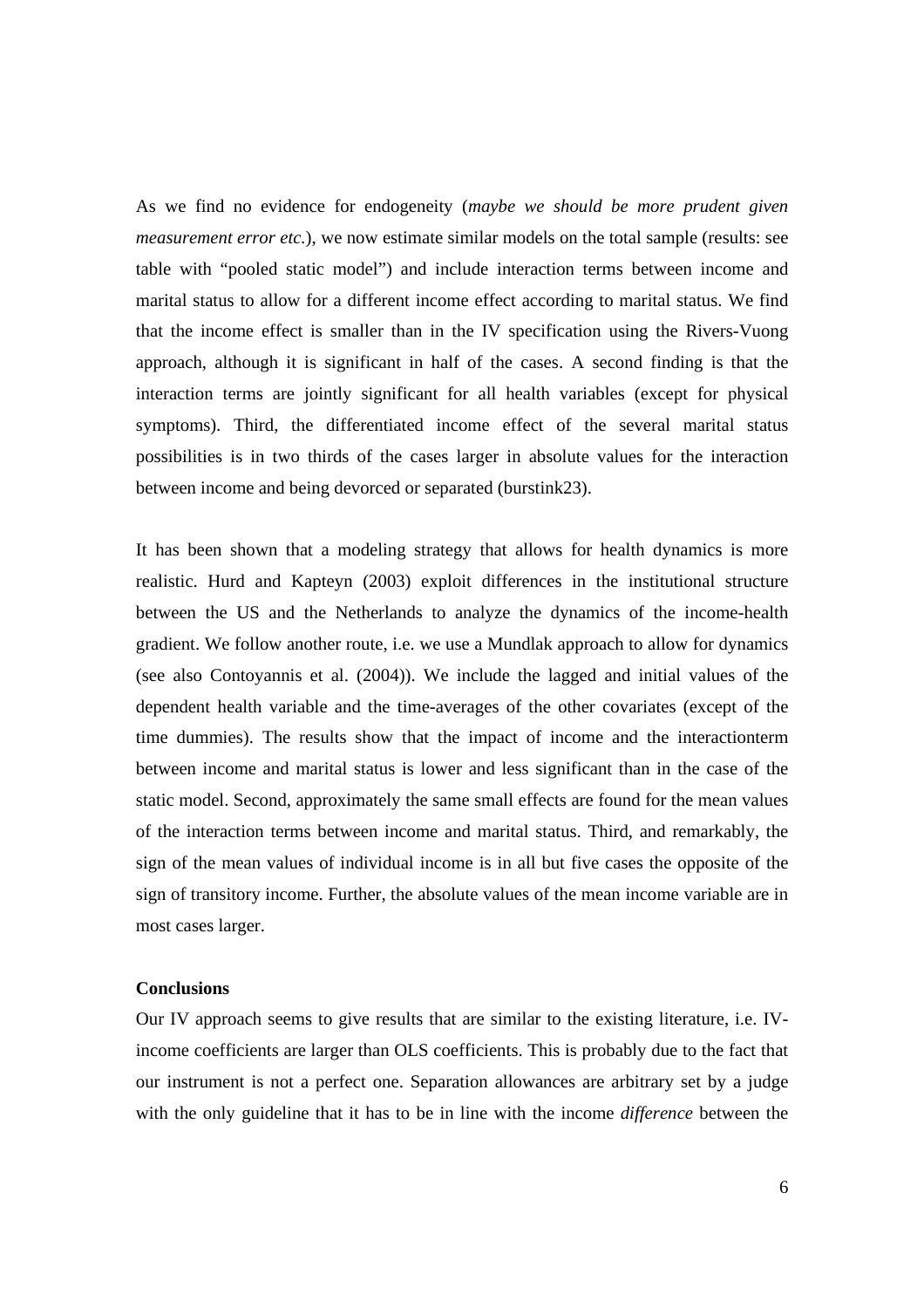partners. As such it is indeed uncorrelated with the health status, however it is also rather uncorrelated with the level of income of the individuals.

We could redo this exercise on different subgroups: young versus old and employer versus employee: see if there is a different impact.

Second: we could try inheritage as an instrument. However, we know that it is not a perfect instrument as sell of a house is also included in the amount.

#### **References**

Contoyannis P., Jones A.M. and Rice N. (2004), The dynamics of health in the British Household Panel Survey, *Journal of Applied Econometrics*, 19 (4), pp.473-503

Ettner S.L. (1996), New evidence on the relationship between income and health, *Journal of Health Economics*, 15, pp.67-85

Hurd M. and Kapteyn A. (2003), Health, wealth and the role of institutions, *Journal of Human Resources*, 38 (2), pp.386-415

Lindahl M. (2005), Estimating the effect of income on health and mortality using lottery prizes as an exogenous source of variation in income, *Journal of Human Resources*, 40 (1), forthcoming.

Meer J., Miller, D.L. and Rosen, H.S. (2003), Exploring the health-wealth nexus, *Journal of Health Economics*, 22, pp.713-730

Wooldridge J.M. (2002), *Econometric analysis of cross section and panel data*, Cambridge: Mass. MIT Press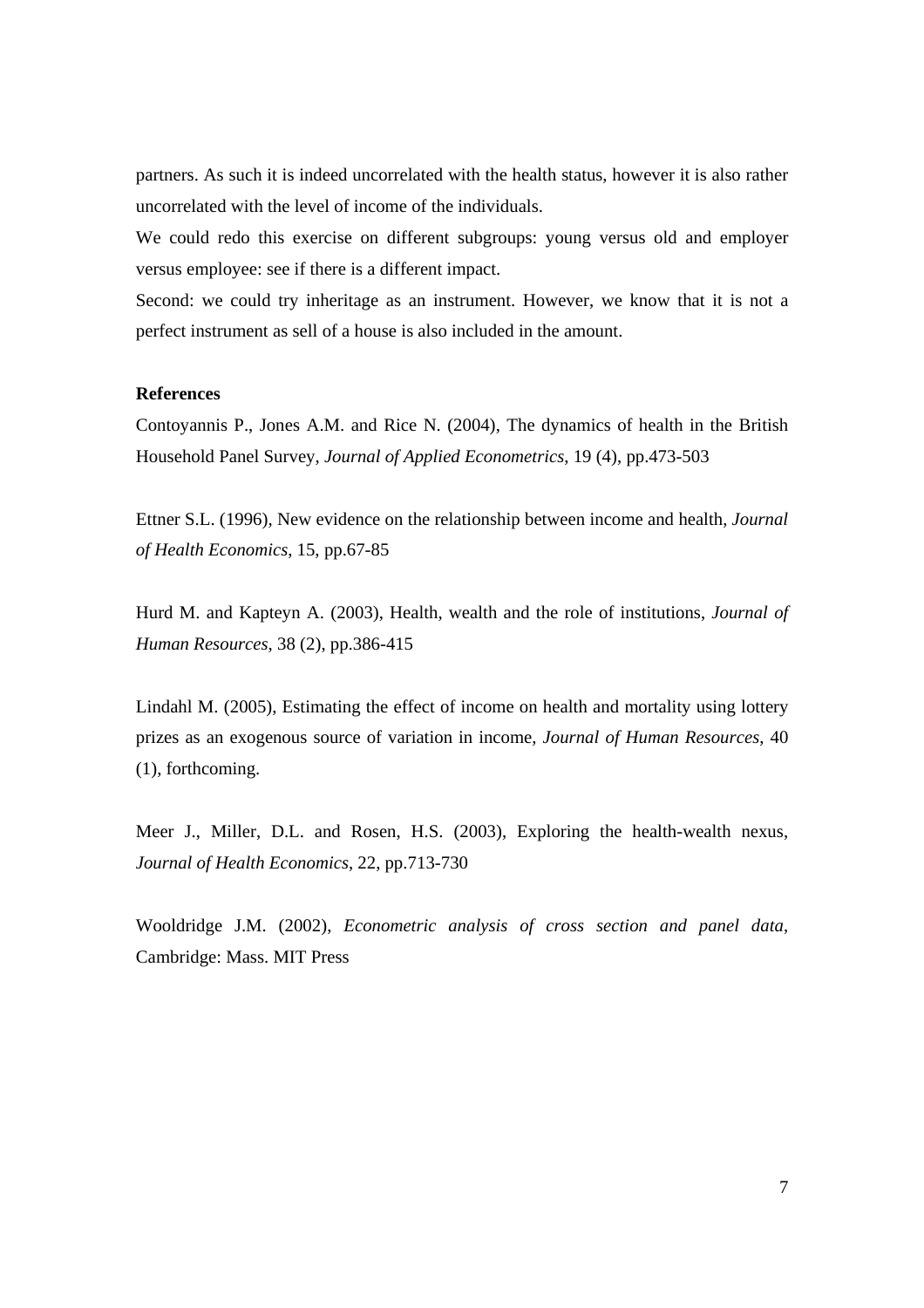|              | $\overline{1}$ | 3          | 3                 | 3 <sup>1</sup> | 3 <sup>1</sup>        | 3 <sup>1</sup> | 4          | 4          | 4                 | 4         | 4                     | 4              | 5          | 5                |
|--------------|----------------|------------|-------------------|----------------|-----------------------|----------------|------------|------------|-------------------|-----------|-----------------------|----------------|------------|------------------|
|              |                |            |                   |                |                       | P joint        |            |            |                   |           |                       | P joint        |            |                  |
|              | income         | paid       | paid <sup>2</sup> | received       | received <sup>2</sup> | sign           | income     | paid       | paid <sup>2</sup> | received  | received <sup>2</sup> | sign           | income     | <b>Residuals</b> |
| sah          | 0.008          | $0.026*$   | $-0.002*$         | 0.015          | $-0.001$              | 0.2583         | 0.005      | $0.032 +$  | $-0.002*$         | 0.01      | $-0.00015$            | 0.0777         | $0.075+$   | $-0.070+$        |
| ziek_verwond | $0.020 +$      | $0.101 +$  | $-0.071*$         | 0.038          | $-0.017$              | 0.2148         | $0.019*$   | 0.053      | $-0.051$          | 0.036     | $-0.022$              | 0.4373         | $-0.096$   | $0.121 +$        |
| emo_geest    | $-0.002$       | 0.026      | $-0.016$          | $-0.005$       | $-0.013$              | 0.079          | $-0.001$   | 0.023      | $-0.012$          | 0.01      | $-0.017$              | 0.258          | $-0.036$   | 0.035            |
| ln(bmi)      | $0.018*$       | $0.032 +$  | $-0.001$          | $-0.047+$      | $0.011**$             | $\mathbf{0}$   | $0.017+$   | 0.018      | $\overline{0}$    | $-0.048+$ | $0.010**$             | $\overline{0}$ | 0.042      |                  |
| W*A581       | $-0.014$       | $-0.18$    | 0.01              | 0.067          | $-0.013$              | 0.5573         | 0.005      | $-0.199$   | 0.012             | 0.024     | $-0.014$              | 0.2117         | $-0.431$   | 0.435            |
| W*A582       | $-0.059$       | $-0.023$   | 0.003             | $-0.147$       | 0.016                 | 0.795          | $-0.058$   | $-0.002$   | 0.001             | $-0.114$  | 0.015                 | 0.953          | $-0.081$   | 0.023            |
| W*A583       | 0.044          | $-0.018$   | $-0.001$          | $-0.047$       | $-0.002$              | 0.4775         | 0.059      | $-0.107$   | 0.004             | $-0.066$  | $-0.005$              | 0.1837         | $-0.278$   | 0.336            |
| W*A584       | $-0.076$       | $-0.151$   | 0.01              | $-0.007$       | $-0.01$               | 0.2713         | $-0.057$   | $-0.185$   | 0.013             | $-0.027$  | $-0.012$              | 0.0299         | $-0.486$   | 0.429            |
| W*A585       | $-0.015$       | $-0.031$   | 0.004             | 0.098          | $-0.024$              | 0.8663         | $-0.013$   | $-0.037$   | 0.004             | 0.074     | $-0.016$              | 0.9176         | $-0.064$   | 0.051            |
| W*A586       | $-0.076$       | $-0.124$   | 0.007             | 0.079          | $-0.03$               | 0.2848         | $-0.064$   | $-0.108$   | 0.006             | $-0.004$  | $-0.014$              | 0.2476         | $-0.347$   | 0.283            |
| W*A587       | $-0.073$       | $-0.097$   | 0.002             | 0.158          | $-0.038$              | 0.0235         | $-0.054$   | $-0.187+$  | 0.009             | 0.144     | $-0.038$              | 0.0673         | $-0.491*$  | $0.437*$         |
| W*A1288      | $-0.051$       | 0.176      | $-0.058$          | 0.174          | $-0.093$              | 0.7316         | $-0.045$   | 0.127      | $-0.048$          | 0.055     | $-0.071$              | 0.7287         | $-0.225$   | 0.181            |
| W*A1289      | $-0.02$        | 0.081      | $-0.006$          | 0.237          | $-0.076$              | 0.7088         | $-0.023$   | 0.132      | $-0.009$          | 0.313     | $-0.143+$             | 0.3406         | 0.108      | $-0.134$         |
| W*A589       | $-0.177**$     | $-0.002$   | $-0.002$          | 0.151          | $-0.08$               | 0.661          | $-0.178**$ | 0.103      | $-0.009$          | 0.15      | $-0.082$              | 0.7231         | $-0.141$   | $-0.038$         |
| W*A590       | $-0.012$       | $-0.242+$  | 0.016             | $-0.075$       | $-0.006$              | 0.1525         | 0.017      | $-0.293+$  | $0.019 +$         | $-0.157$  | 0.01                  | 0.1352         | $-0.652$   | 0.669            |
| W*A591       | $-0.02$        | $-0.111$   | 0.008             | $-0.098$       | 0.001                 | 0.5881         | $-0.004$   | $-0.151$   | 0.01              | $-0.125$  | 0.01                  | 0.5501         | $-0.361$   | 0.357            |
| W*A592       | $-0.089+$      | $-0.162$   | 0.008             | $-0.041$       | 0.002                 | 0.5704         | $-0.073$   | $-0.184$   | 0.01              | $-0.068$  | 0.007                 | 0.5259         | $-0.481*$  | $0.409 +$        |
| W*A593       | 0.065          | $-0.091$   | $-0.001$          | 0.138          | $-0.035+$             | $\mathbf{0}$   | 0.082      | $-0.119$   | $-0.001$          | 0.122     | $-0.035+$             | $\mathbf{0}$   | $-0.304$   | $0.386 +$        |
| W*A594       | $-0.024$       | $-0.151$   | 0.004             | 0.075          | $-0.018$              | 0.0118         | $-0.006$   | $-0.157$   | 0.004             | 0.009     | $-0.008$              | 0.004          | $-0.419+$  | $0.413+$         |
| W*A595       | $-0.02$        | $-0.251*$  | $0.014 +$         | $-0.059$       | 0.01                  | 0.3387         | 0.003      | $-0.257+$  | 0.014             | $-0.057$  | 0.009                 | 0.4409         | $-0.532*$  | $0.535*$         |
| W*A596       | $-0.051$       | $-0.306**$ | $0.021**$         | $-0.044$       | $-0.008$              | 0.0054         | $-0.019$   | $-0.402**$ | $0.027**$         | 0.009     | $-0.012$              | 0.0025         | $-0.818**$ | $0.800**$        |

1: conventional regression; 3: instruments in main regression; 4: instruments and income in main regression; 5: Rivers Vuong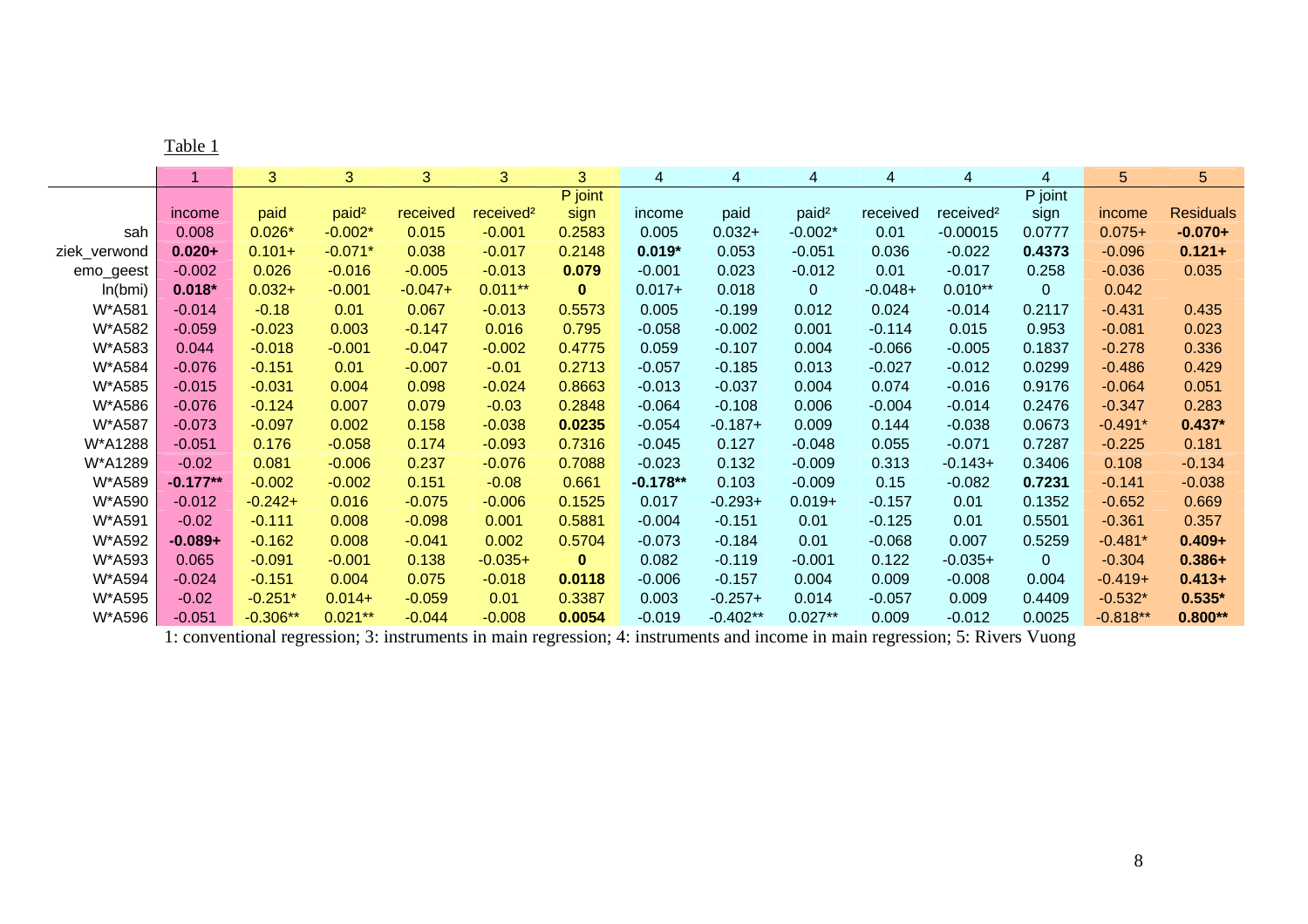Table 2

|             | logr_totalinc_p |
|-------------|-----------------|
| r albetbed  | $0.424**$       |
| r albetbed2 | $-0.025**$      |
| r alontbed  | 0.15            |
| r alontbed2 | 0.002           |